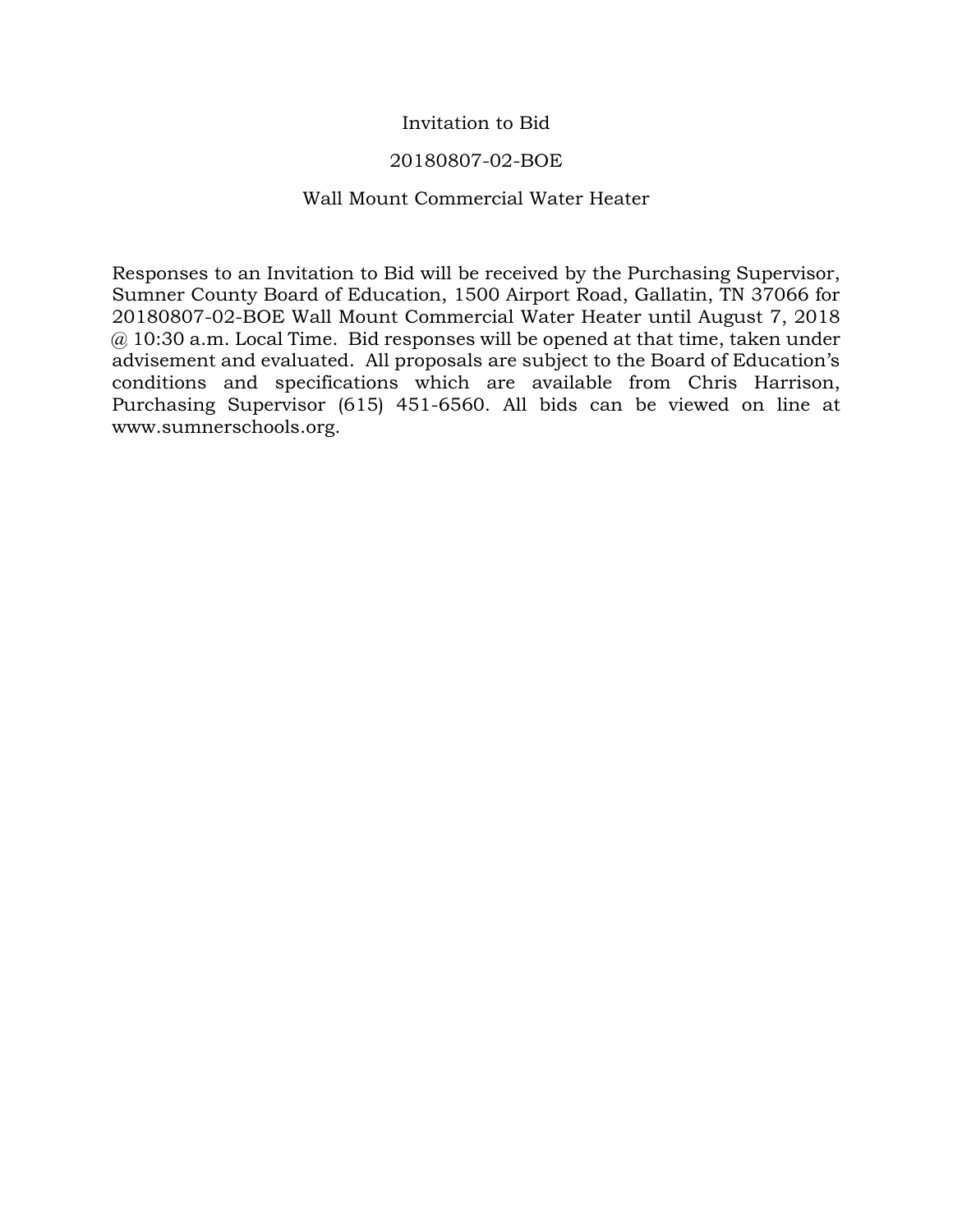# **INVITATION TO BID (ITB)**

## **NUMBER: 20180807-02-BOE**

# **SUMNER COUNTY BOARD OF EDUCATION**

*This solicitation document serves as the written determination of the SCS Purchasing Supervisor that the use of Competitive Sealed Proposal for this solicitation is in the best interest of SCS.*

**RFP Title: Wall Mount Commercial Water Heater**



## **Purchasing Staff Contact:**

Chris Harrison Janice Wright 615-451-6560 615-451-6569 chris.harrison@sumnerschools.org janice.wright@sumnerschools.org

Purchasing Supervisor **Purchasing Coordinator** 

Release Date: July 23, 2018 | Proposal Due Date: August 7, 2018 @ 10:30 a.m. Local Time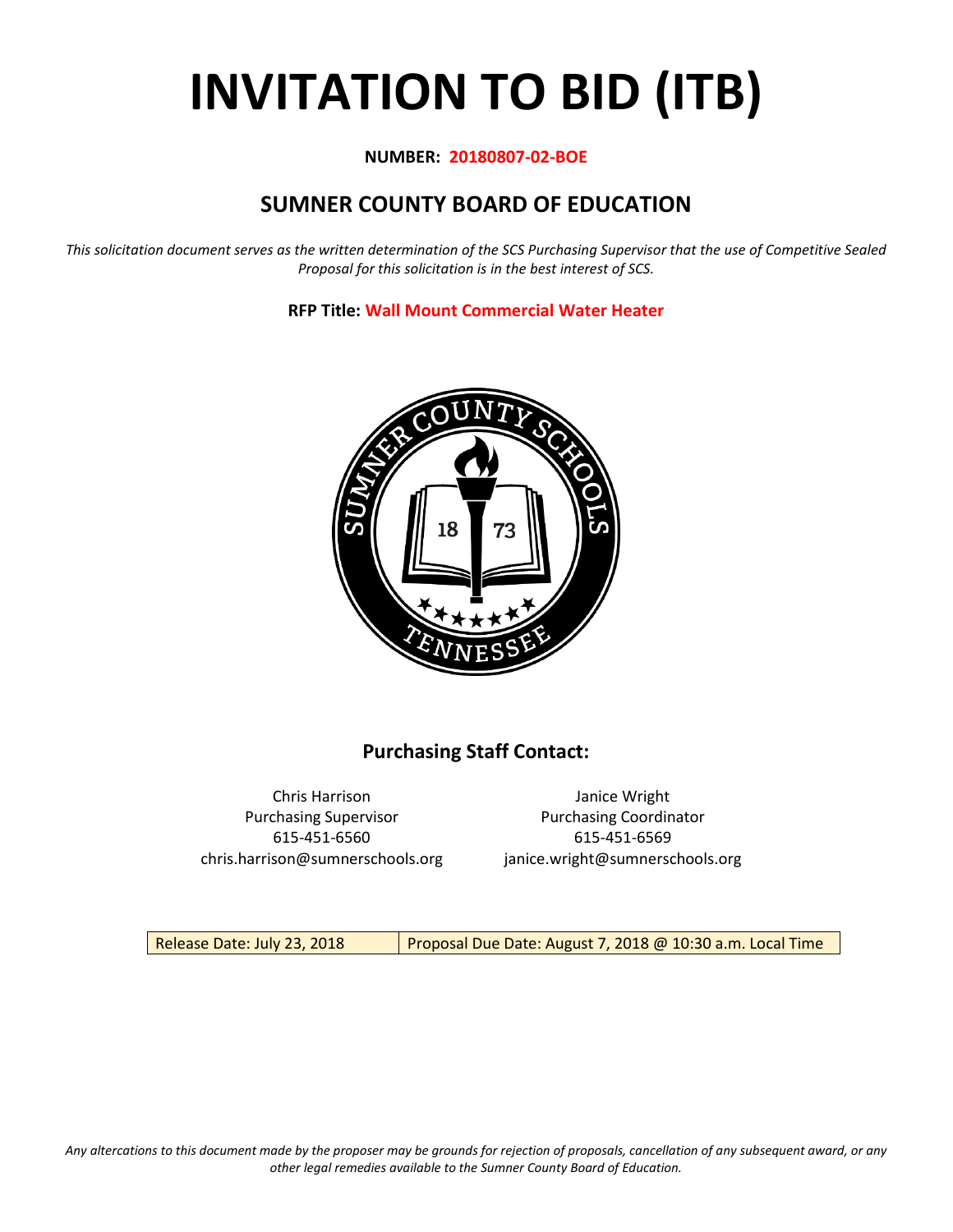## **NOTICE TO PROPOSERS**

There may be one or more amendments to this ITB. In order to receive communication for any such amendments issued specifically to this ITB, the proposer must provide the information requested below to the Sumner County Board of Education (SCS) Purchasing Department. The information may be sent by email to: Chris Harrison, Purchasing Supervisor, chris.harrison@sumnerschools.org. SCS will send amendments only to those proposers which complete and return this information in a timely manner.

| <b>ITB Number:</b>      | 20180807-02-BOE Wall Mount Commercial Water Heater |
|-------------------------|----------------------------------------------------|
| Company Name:           |                                                    |
| <b>Mailing Address:</b> |                                                    |
|                         |                                                    |
|                         |                                                    |
| Phone Number:           |                                                    |
| <b>Contact Person:</b>  |                                                    |
| <b>Email Address:</b>   |                                                    |
|                         |                                                    |
|                         |                                                    |
| <b>Printed Name:</b>    |                                                    |
| Date:                   |                                                    |

Emailed amendments will be sent in a Microsoft Word (Office for Windows) or Portable Document Format (pdf) format. Any alterations to the document made by the proposer may be grounds for rejection of proposal, cancellation of any subsequent award or any other legal remedies available to SCS.

Amendments will also be posted on the SCS website **https://sumnerschools.org/index.php/current-bids-and-rfps** and attached to the solicitation listing as a PDF or WORD file. Check the particular solicitation on the Current Bids and RFPs webpage for any posted amendments.

By completing and returning this form, the Proposer has expressed its intent to provide a proposal for **20180807-02-BOE Wall Mount Commercial Water Heater.**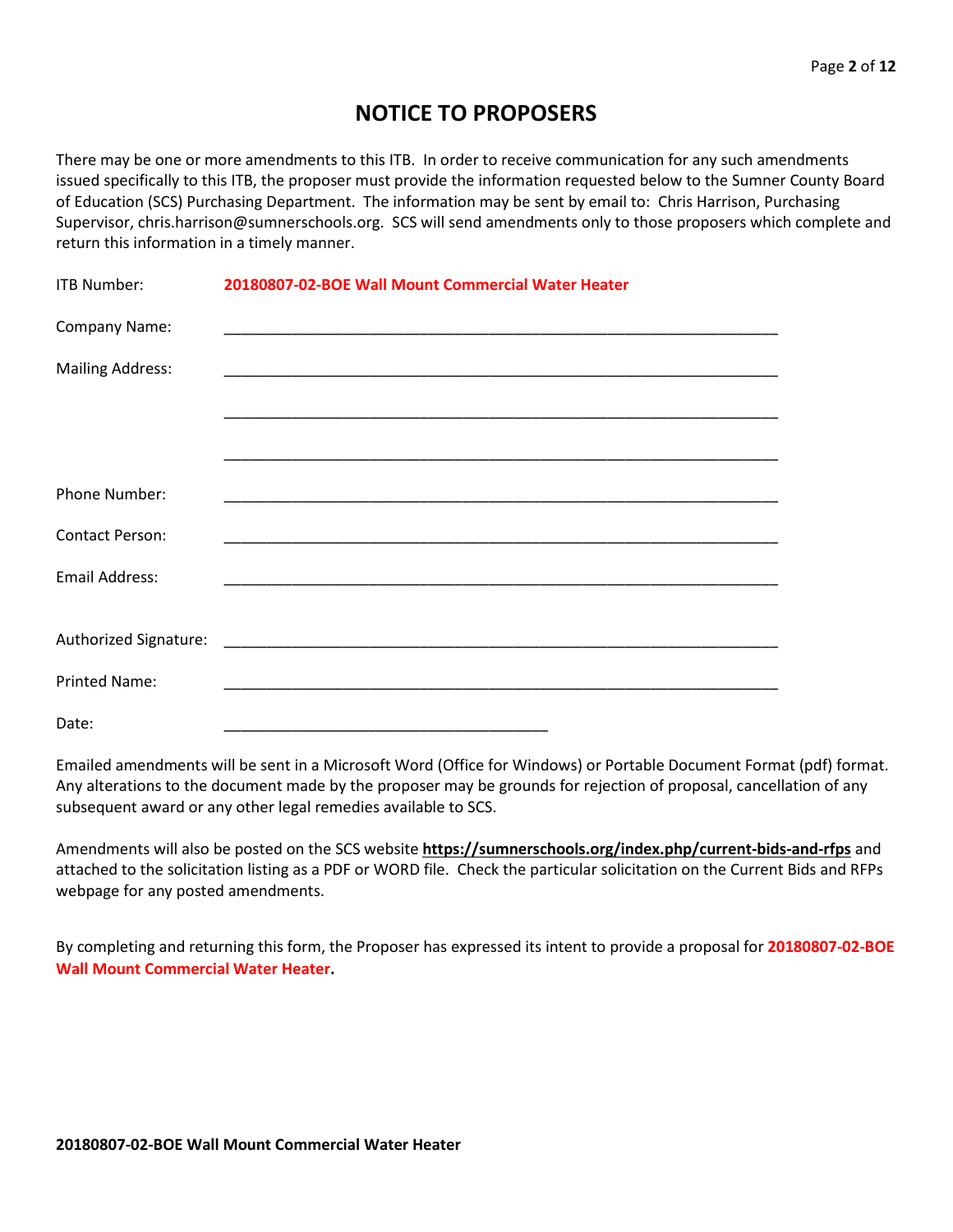## **TABLE OF CONTENTS**

- 1. Specification
- 2. Source Selection and Contract Award
- 3. Schedule of Events
- 4. Delivery of Proposals
- 5. Protests
- 6. New Vendors
- 7. Attachments
	- A. Bid Form/Certification
	- B. IRS Form W9
	- C. Attestation Re Personnel
	- D. Standard Terms and Conditions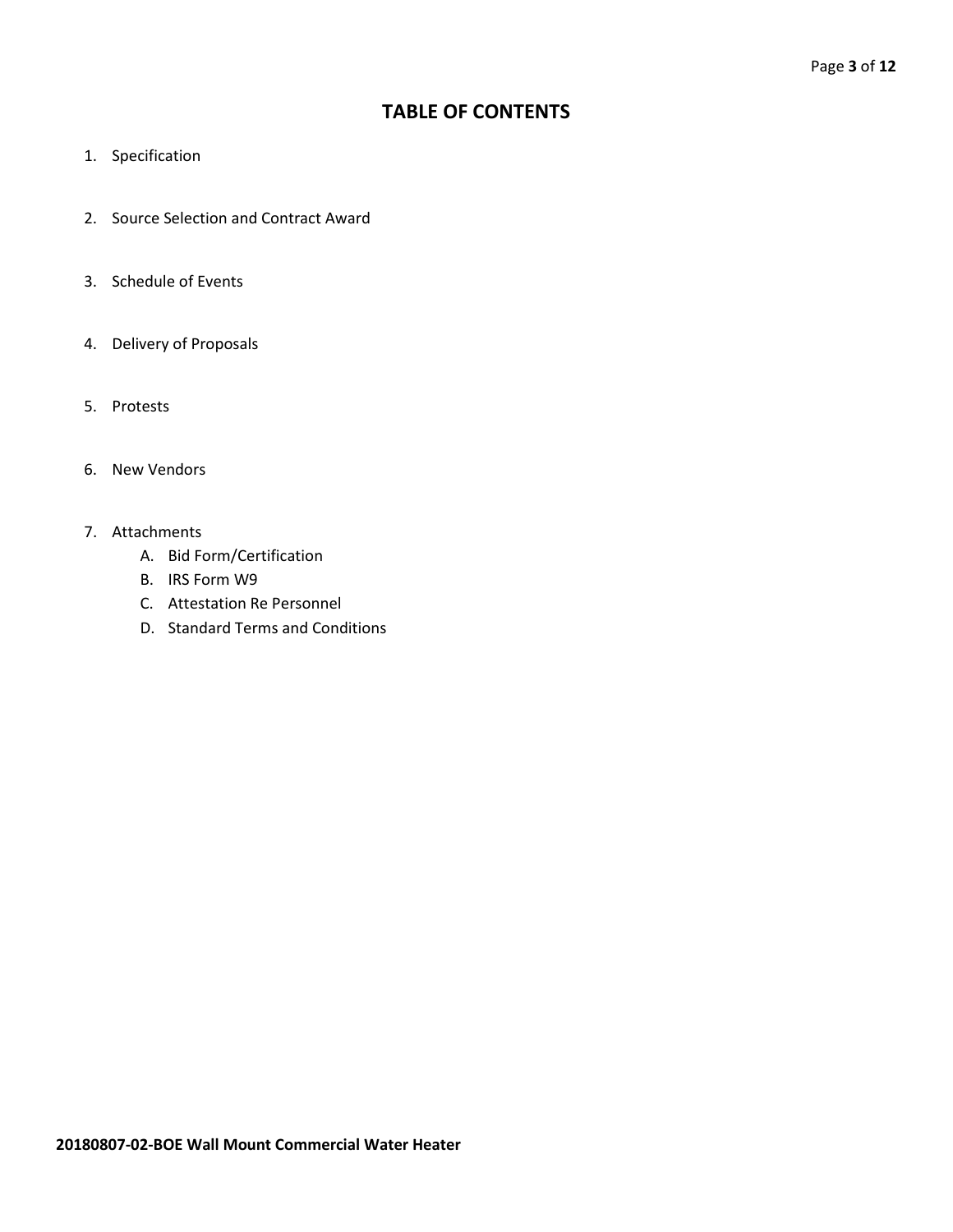1. Specification

## **Wall Mount Commercial Water Heater**

- 199,999 Btu/hr.
- Equal to or Better than Lochinvar Armor Model No. WAN200PM

## **Commercial Storage Tank**

- 200-gallon capacity
- Vertical
- Round
- Jacketed
- Equal to or Better than Lochinvar Lock-Temp Model No. RJA200

## **Water Expansion Tank**

- 10-gallon capacity
- Equal to or Better than American Water Heaters Model No. AET-10
- 2. Source Selection and Contract Award
	- Award, if made, will be made to the proposer submitting the lowest cost proposal and whom is also determined to be Responsive.
		- o General Criteria to be determined "Responsive"
			- Does the proposal include all required information?
			- Does the proposal include completed attachment forms?
			- Was the proposal delivered on or before the stated deadline?
	- SCS reserves the right to reject any proposal that takes exception to the specifications unless prior approval is requested and granted by SCS.
	- Upon mutual agreement by both parties, SCS shall grant the right to extend the terms, conditions and prices of contract(s) awarded from this ITB to other Institutions (such as State, Local and/or Public Agencies) who express an interest in participating in any contract that results from this ITB. Each of the "piggyback" Institutions will issue their own purchasing documents for purchase of the goods/services. Proposer agrees that SCS shall bear no responsibility or liability for any agreements between Proposer and the other Institution(s) who desire to exercise this option.

## 3. Schedule of Events

| <b>RFP Issued</b>              | July 23, 2018                          |
|--------------------------------|----------------------------------------|
| <b>RFP Submission DEADLINE</b> | August 7, 2018 @ 10:30 a.m. Local Time |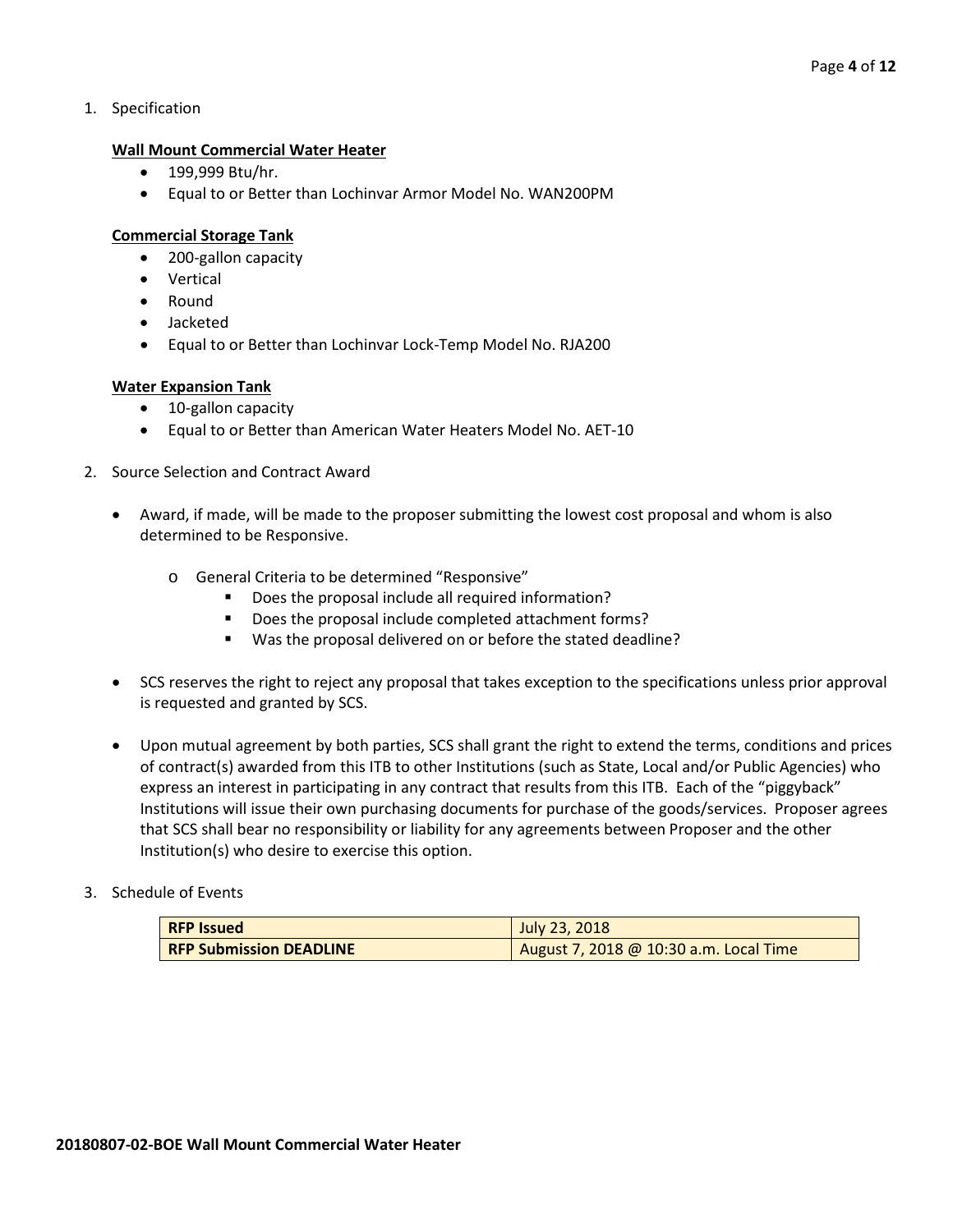## 4. Delivery of Proposals

Sealed proposals will be accepted until **August 7, 2018 @ 10:30 a.m. Local Time**. Proposals received after that time will be deemed invalid. Vendors mailing proposal packages must allow sufficient time to ensure receipt of their package by the time specified. There will be no exceptions. Proposals will be opened and read aloud. The reading of the bids will begin at **10:30 a.m. Local Time**.

Due to the nature of deliveries to the SCS Support Services Facility by carriers such as UPS, FedEx and such like; the proposal package will be accepted if the date and time on the delivery confirmation are indicated to be on or before the Proposal Deadline.

| Delivery Address: | Sumner County Board of Education |
|-------------------|----------------------------------|
|                   | Attn: Purchasing Supervisor      |
|                   | 1500 Airport Road                |
|                   | Gallatin, TN 37066               |

The package containing the proposal must be sealed and clearly marked on the outside of the package:

## **"20180807-02-BOE Wall Mount Commercial Water Heater" DO NOT OPEN**

## 5. Protests

In the event that any interested party finds any part of the listed specifications, terms or conditions to be discrepant, incomplete or otherwise questionable in any respect; it shall be the responsibility of the concerned party to notify the SCS Purchasing Office of such matters immediately upon receipt of the ITB. All notifications must be sent to the Purchasing Supervisor via email at [purchasing@sumnerschools.org.](mailto:purchasing@sumnerschools.org)

Any actual or prospective Proposer who is aggrieved in connection with the ITB or award of a contract may protest to the Purchasing Supervisor and/or the Sumner County Board of Education at its regularly scheduled meeting.

## 6. New Vendors

- To comply with Internal Revenue Service requirements, all vendors who perform any type of service are required to have a current IRS Form W-9 on file with the SCS Finance Department. It is a mandatory requirement to complete the IRS Form W-9 (Attachment 1) included in this RFP.
- To comply with the Tennessee Lawful Employment Act (50-1-702 and 50-1-703), non-employees (individuals paid directly by the employer in exchange for the individual's labor or services) must have on file one (1) of the following documents:
	- o A valid Tennessee driver's license or photo identification;
	- o A valid driver's license or photo identification from another state where the license requirements are at least as strict as those in Tennessee;
	- o A birth certificate issued by a U.S. state, jurisdiction or territory;
	- o A U.S. government issued certified birth certificate;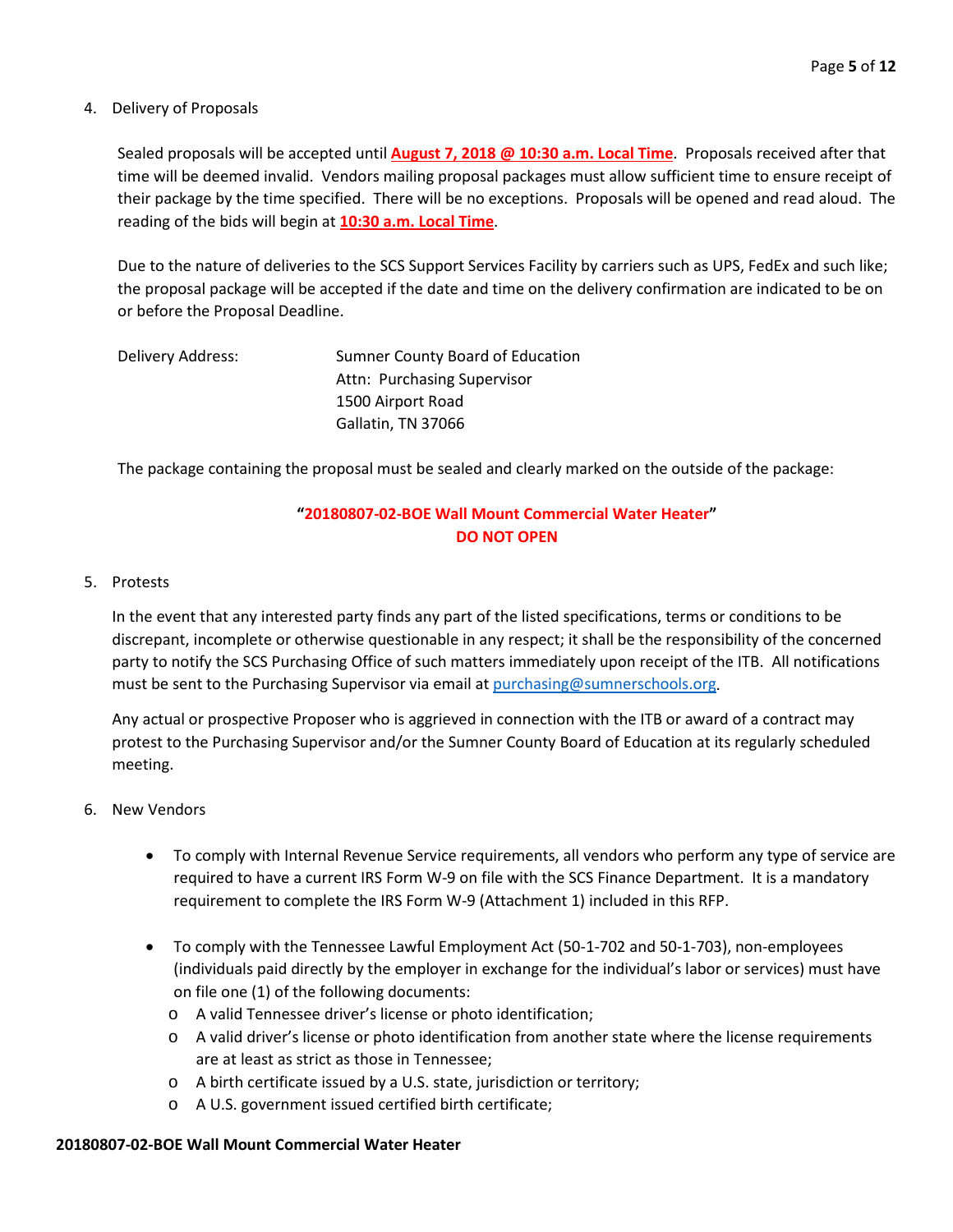- o A valid, unexpired U.S. passport;
- o A U.S. certificate of birth abroad (DS-1350 or FS-545)
- o A report of birth abroad of a U.S. citizen (FS-240);
- o A certificate of citizenship (N560 or N561);
- o A certificate of naturalization (N550, N570 or N578);
- o A U.S citizen identification card (I-197 or I-179); or
- o Valid alien registration documentation or other proof of current immigration registration recognized by the United States Department of Homeland Security that contains the individual's complete legal name and current alien admission number or alien file number (or numbers if the individual has more than one number).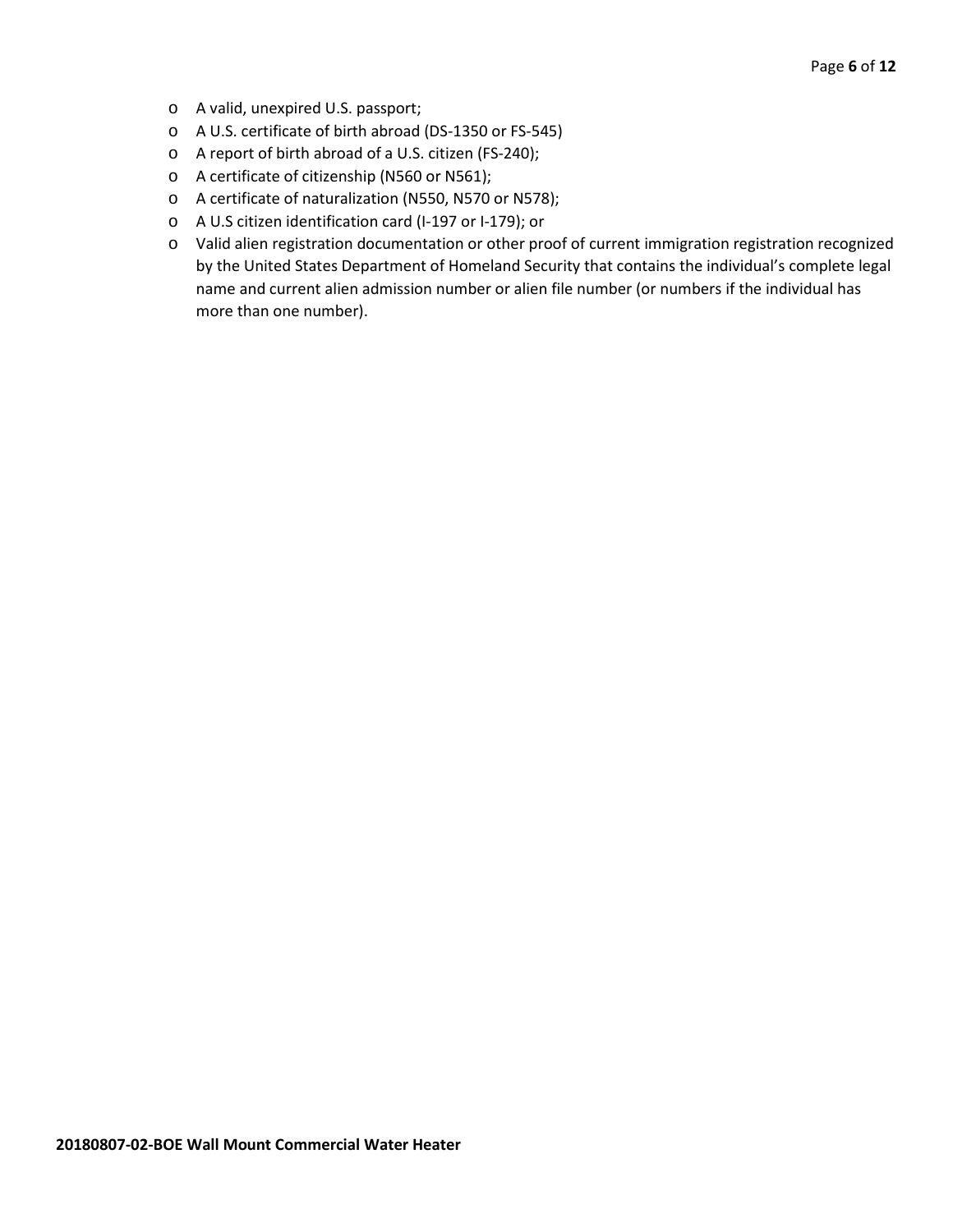#### **7.A Bid Form**



Attn: Purchasing Supervisor 1500 Airport Road Gallatin, TN 37066

Date\_\_\_\_\_\_\_\_\_\_\_\_\_\_\_\_\_\_\_\_\_\_\_\_\_\_\_\_

| <b>QUANTITY</b> | <b>DESCRIPTION</b>                        | <b>UNIT COST</b> |
|-----------------|-------------------------------------------|------------------|
|                 | <b>WALL MOUNT COMMERCIAL WATER HEATER</b> |                  |
|                 |                                           |                  |
| 1               |                                           |                  |
|                 | Model No. _______________________________ |                  |
|                 | <b>200 GALLON STORAGE TANK</b>            |                  |
| 1               |                                           |                  |
|                 | Model No. ______________________________  |                  |
|                 | <b>EXPANSION TANK</b>                     |                  |
| 1               |                                           |                  |
|                 | Model No. ___ ___________________________ |                  |
|                 | <b>GRAND TOTAL</b>                        |                  |

By checking this box, Proposer agrees that SCS reserves the right to extend the terms, conditions and prices of this contract to other Institutions (such as State, Local and/or Public Agencies) who express an interest in participating in any contract that results from this ITB. Each of the piggyback Institutions will issue their own purchasing documents for the goods/service. Proposer agrees that SCS shall bear no responsibility or liability for any agreements between Proposer and the other Institution(s) who desire to exercise this option.

| <b>AUTHORIZED SIGNATURE:</b> |  |
|------------------------------|--|
| <b>PRINTED NAME:</b>         |  |
| TITLE:                       |  |
| <b>COMPANY NAME:</b>         |  |
| <b>PHONE:</b>                |  |
| <b>EMAIL</b>                 |  |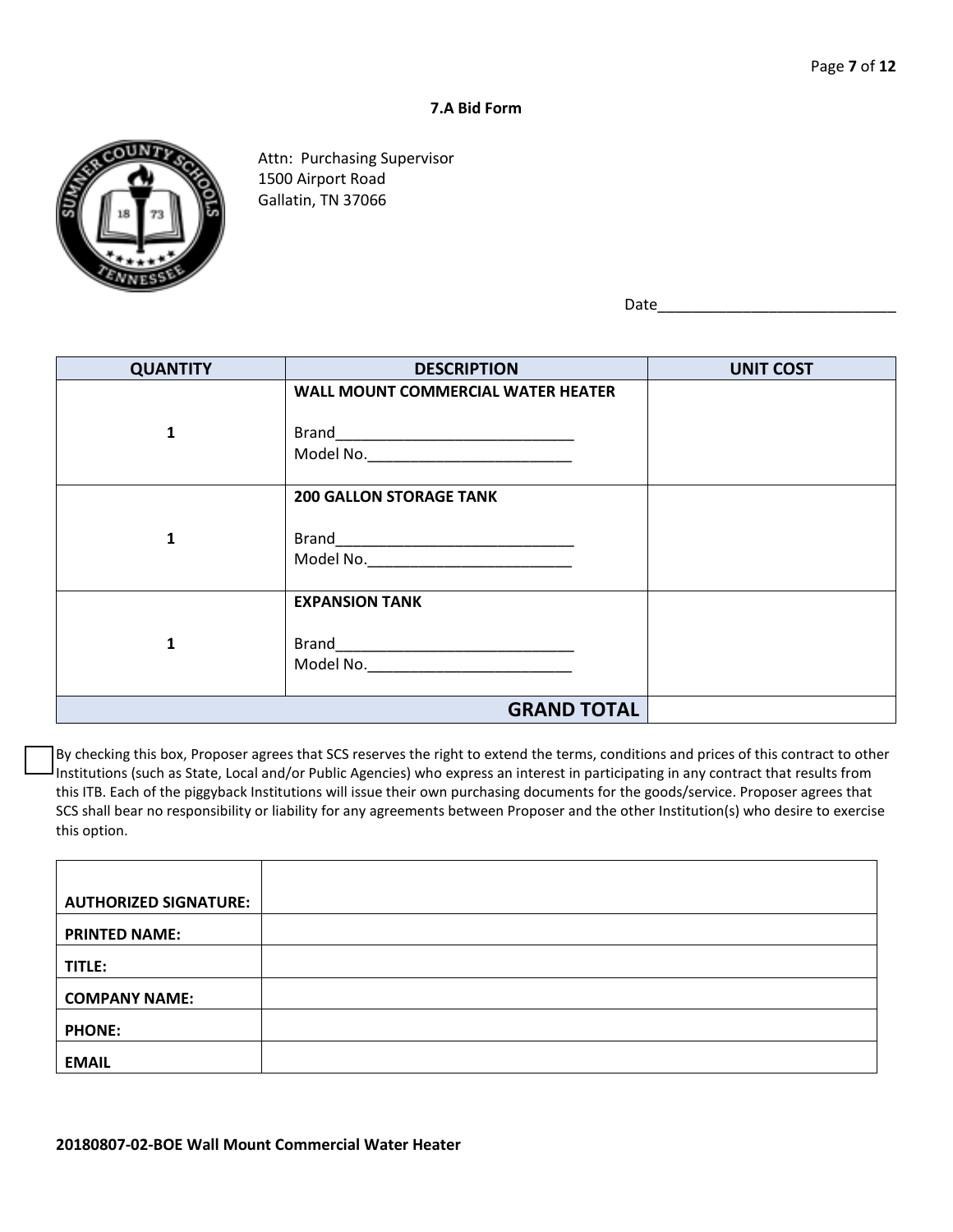## 7.B IRS Form W9

| <b>Request for Taxpayer</b><br><b>Identification Number and Certification</b><br>(Rev. December 2014)<br>Department of the Treasury<br>Internal Revenue Service<br>1 Name (as shown on your income tax return). Name is required on this line; do not leave this line blank.                                                                                                                                                                                                                                                                                                                                                                                                                                                     |                                                                                                       |                                                                                                                                                                         |                                                                                                                                                                        |  |                                       |                 |  | Give Form to the<br>requester. Do not<br>send to the IRS. |  |                         |  |
|----------------------------------------------------------------------------------------------------------------------------------------------------------------------------------------------------------------------------------------------------------------------------------------------------------------------------------------------------------------------------------------------------------------------------------------------------------------------------------------------------------------------------------------------------------------------------------------------------------------------------------------------------------------------------------------------------------------------------------|-------------------------------------------------------------------------------------------------------|-------------------------------------------------------------------------------------------------------------------------------------------------------------------------|------------------------------------------------------------------------------------------------------------------------------------------------------------------------|--|---------------------------------------|-----------------|--|-----------------------------------------------------------|--|-------------------------|--|
| $\sim$<br>page                                                                                                                                                                                                                                                                                                                                                                                                                                                                                                                                                                                                                                                                                                                   | 2 Business name/disregarded entity name, if different from above<br>4 Exemptions (codes apply only to |                                                                                                                                                                         |                                                                                                                                                                        |  |                                       |                 |  |                                                           |  |                         |  |
| 3 Check appropriate box for federal tax classification; check only one of the following seven boxes:<br>Specific Instructions on<br>certain entities, not individuals; see<br>S Corporation Partnership<br>$\Box$ C Corporation<br>Trust/estate<br>Individual/sole proprietor or<br>instructions on page 3):<br>single-member LLC<br>Print or type<br>Exempt payee code (if any)<br>Limited liability company. Enter the tax classification (C=C corporation, S=S corporation, P=partnership) ▶<br>Exemption from FATCA reporting<br>Note. For a single-member LLC that is disregarded, do not check LLC; check the appropriate box in the line above for<br>the tax classification of the single-member owner.<br>code (if any) |                                                                                                       |                                                                                                                                                                         |                                                                                                                                                                        |  |                                       |                 |  |                                                           |  |                         |  |
| (Applies to accounts maintained outside the U.S.)<br>Other (see instructions) ▶<br>5 Address (number, street, and apt. or suite no.)<br>Requester's name and address (optional)<br>6 City, state, and ZIP code                                                                                                                                                                                                                                                                                                                                                                                                                                                                                                                   |                                                                                                       |                                                                                                                                                                         |                                                                                                                                                                        |  |                                       |                 |  |                                                           |  |                         |  |
| <b>See</b>                                                                                                                                                                                                                                                                                                                                                                                                                                                                                                                                                                                                                                                                                                                       |                                                                                                       | 7 List account number(s) here (optional)                                                                                                                                |                                                                                                                                                                        |  |                                       |                 |  |                                                           |  |                         |  |
| Part I                                                                                                                                                                                                                                                                                                                                                                                                                                                                                                                                                                                                                                                                                                                           |                                                                                                       | <b>Taxpayer Identification Number (TIN)</b>                                                                                                                             |                                                                                                                                                                        |  |                                       |                 |  |                                                           |  |                         |  |
| Social security number<br>Enter your TIN in the appropriate box. The TIN provided must match the name given on line 1 to avoid<br>backup withholding. For individuals, this is generally your social security number (SSN). However, for a<br>resident alien, sole proprietor, or disregarded entity, see the Part I instructions on page 3. For other<br>entities, it is your employer identification number (EIN). If you do not have a number, see How to get a<br>TIN on page 3.<br>or                                                                                                                                                                                                                                       |                                                                                                       |                                                                                                                                                                         |                                                                                                                                                                        |  |                                       |                 |  |                                                           |  |                         |  |
| Note. If the account is in more than one name, see the instructions for line 1 and the chart on page 4 for<br>quidelines on whose number to enter.                                                                                                                                                                                                                                                                                                                                                                                                                                                                                                                                                                               |                                                                                                       |                                                                                                                                                                         |                                                                                                                                                                        |  | <b>Employer identification number</b> | $\qquad \qquad$ |  |                                                           |  |                         |  |
| Part II                                                                                                                                                                                                                                                                                                                                                                                                                                                                                                                                                                                                                                                                                                                          | <b>Certification</b>                                                                                  |                                                                                                                                                                         |                                                                                                                                                                        |  |                                       |                 |  |                                                           |  |                         |  |
|                                                                                                                                                                                                                                                                                                                                                                                                                                                                                                                                                                                                                                                                                                                                  | Under penalties of perjury, I certify that:                                                           |                                                                                                                                                                         |                                                                                                                                                                        |  |                                       |                 |  |                                                           |  |                         |  |
|                                                                                                                                                                                                                                                                                                                                                                                                                                                                                                                                                                                                                                                                                                                                  |                                                                                                       | 1. The number shown on this form is my correct taxpayer identification number (or I am waiting for a number to be issued to me); and                                    |                                                                                                                                                                        |  |                                       |                 |  |                                                           |  |                         |  |
| 2. I am not subject to backup withholding because: (a) I am exempt from backup withholding, or (b) I have not been notified by the Internal Revenue<br>Service (IRS) that I am subject to backup withholding as a result of a failure to report all interest or dividends, or (c) the IRS has notified me that I am<br>no longer subject to backup withholding; and                                                                                                                                                                                                                                                                                                                                                              |                                                                                                       |                                                                                                                                                                         |                                                                                                                                                                        |  |                                       |                 |  |                                                           |  |                         |  |
|                                                                                                                                                                                                                                                                                                                                                                                                                                                                                                                                                                                                                                                                                                                                  |                                                                                                       | 3. I am a U.S. citizen or other U.S. person (defined below); and                                                                                                        |                                                                                                                                                                        |  |                                       |                 |  |                                                           |  |                         |  |
|                                                                                                                                                                                                                                                                                                                                                                                                                                                                                                                                                                                                                                                                                                                                  |                                                                                                       | 4. The FATCA code(s) entered on this form (if any) indicating that I am exempt from FATCA reporting is correct.                                                         |                                                                                                                                                                        |  |                                       |                 |  |                                                           |  |                         |  |
| Certification instructions. You must cross out item 2 above if you have been notified by the IRS that you are currently subject to backup withholding<br>because you have failed to report all interest and dividends on your tax return. For real estate transactions, item 2 does not apply. For mortgage<br>interest paid, acquisition or abandonment of secured property, cancellation of debt, contributions to an individual retirement arrangement (IRA), and<br>generally, payments other than interest and dividends, you are not required to sign the certification, but you must provide your correct TIN. See the<br>instructions on page 3.                                                                         |                                                                                                       |                                                                                                                                                                         |                                                                                                                                                                        |  |                                       |                 |  |                                                           |  |                         |  |
| Sign<br>Here                                                                                                                                                                                                                                                                                                                                                                                                                                                                                                                                                                                                                                                                                                                     | Signature of<br>U.S. person $\blacktriangleright$                                                     |                                                                                                                                                                         | Date $\blacktriangleright$                                                                                                                                             |  |                                       |                 |  |                                                           |  |                         |  |
| <b>General Instructions</b>                                                                                                                                                                                                                                                                                                                                                                                                                                                                                                                                                                                                                                                                                                      |                                                                                                       |                                                                                                                                                                         | ● Form 1098 (home mortgage interest), 1098-E (student loan interest), 1098-T                                                                                           |  |                                       |                 |  |                                                           |  |                         |  |
|                                                                                                                                                                                                                                                                                                                                                                                                                                                                                                                                                                                                                                                                                                                                  |                                                                                                       | Section references are to the Internal Revenue Code unless otherwise noted.                                                                                             | (tuition)<br>· Form 1099-C (canceled debt)                                                                                                                             |  |                                       |                 |  |                                                           |  |                         |  |
| Future developments. Information about developments affecting Form W-9 (such                                                                                                                                                                                                                                                                                                                                                                                                                                                                                                                                                                                                                                                     |                                                                                                       | · Form 1099-A (acquisition or abandonment of secured property)                                                                                                          |                                                                                                                                                                        |  |                                       |                 |  |                                                           |  |                         |  |
| as legislation enacted after we release it) is at www.irs.gov/fw9.<br><b>Purpose of Form</b>                                                                                                                                                                                                                                                                                                                                                                                                                                                                                                                                                                                                                                     |                                                                                                       |                                                                                                                                                                         | Use Form W-9 only if you are a U.S. person (including a resident alien), to<br>provide your correct TIN.                                                               |  |                                       |                 |  |                                                           |  |                         |  |
| An individual or entity (Form W-9 requester) who is required to file an information                                                                                                                                                                                                                                                                                                                                                                                                                                                                                                                                                                                                                                              |                                                                                                       |                                                                                                                                                                         | If you do not return Form W-9 to the requester with a TIN, you might be subject                                                                                        |  |                                       |                 |  |                                                           |  |                         |  |
|                                                                                                                                                                                                                                                                                                                                                                                                                                                                                                                                                                                                                                                                                                                                  |                                                                                                       | return with the IRS must obtain your correct taxpayer identification number (TIN)<br>which may be your social security number (SSN), individual taxpayer identification | to backup withholding. See What is backup withholding? on page 2.<br>By signing the filled-out form, you:                                                              |  |                                       |                 |  |                                                           |  |                         |  |
| number (ITIN), adoption taxpayer identification number (ATIN), or employer<br>identification number (EIN), to report on an information return the amount paid to<br>you, or other amount reportable on an information return. Examples of information<br>returns include, but are not limited to, the following:                                                                                                                                                                                                                                                                                                                                                                                                                 |                                                                                                       | 1. Certify that the TIN you are giving is correct (or you are waiting for a number<br>to be issued).<br>2. Certify that you are not subject to backup withholding, or   |                                                                                                                                                                        |  |                                       |                 |  |                                                           |  |                         |  |
| 3. Claim exemption from backup withholding if you are a U.S. exempt payee. If<br>· Form 1099-INT (interest earned or paid)                                                                                                                                                                                                                                                                                                                                                                                                                                                                                                                                                                                                       |                                                                                                       |                                                                                                                                                                         |                                                                                                                                                                        |  |                                       |                 |  |                                                           |  |                         |  |
| . Form 1099-DIV (dividends, including those from stocks or mutual funds)                                                                                                                                                                                                                                                                                                                                                                                                                                                                                                                                                                                                                                                         |                                                                                                       |                                                                                                                                                                         | applicable, you are also certifying that as a U.S. person, your allocable share of<br>any partnership income from a U.S. trade or business is not subject to the       |  |                                       |                 |  |                                                           |  |                         |  |
|                                                                                                                                                                                                                                                                                                                                                                                                                                                                                                                                                                                                                                                                                                                                  |                                                                                                       | * Form 1099-MISC (various types of income, prizes, awards, or gross proceeds)<br>. Form 1099-B (stock or mutual fund sales and certain other transactions by            | withholding tax on foreign partners' share of effectively connected income, and<br>4. Certify that FATCA code(s) entered on this form (if any) indicating that you are |  |                                       |                 |  |                                                           |  |                         |  |
| exempt from the FATCA reporting, is correct. See What is FATCA reporting? on<br>brokers)<br>page 2 for further information.<br>. Form 1099-S (proceeds from real estate transactions)                                                                                                                                                                                                                                                                                                                                                                                                                                                                                                                                            |                                                                                                       |                                                                                                                                                                         |                                                                                                                                                                        |  |                                       |                 |  |                                                           |  |                         |  |
|                                                                                                                                                                                                                                                                                                                                                                                                                                                                                                                                                                                                                                                                                                                                  |                                                                                                       | . Form 1099-K (merchant card and third party network transactions)                                                                                                      |                                                                                                                                                                        |  |                                       |                 |  |                                                           |  |                         |  |
|                                                                                                                                                                                                                                                                                                                                                                                                                                                                                                                                                                                                                                                                                                                                  |                                                                                                       | Cat. No. 10231X                                                                                                                                                         |                                                                                                                                                                        |  |                                       |                 |  |                                                           |  | Form W-9 (Rev. 12-2014) |  |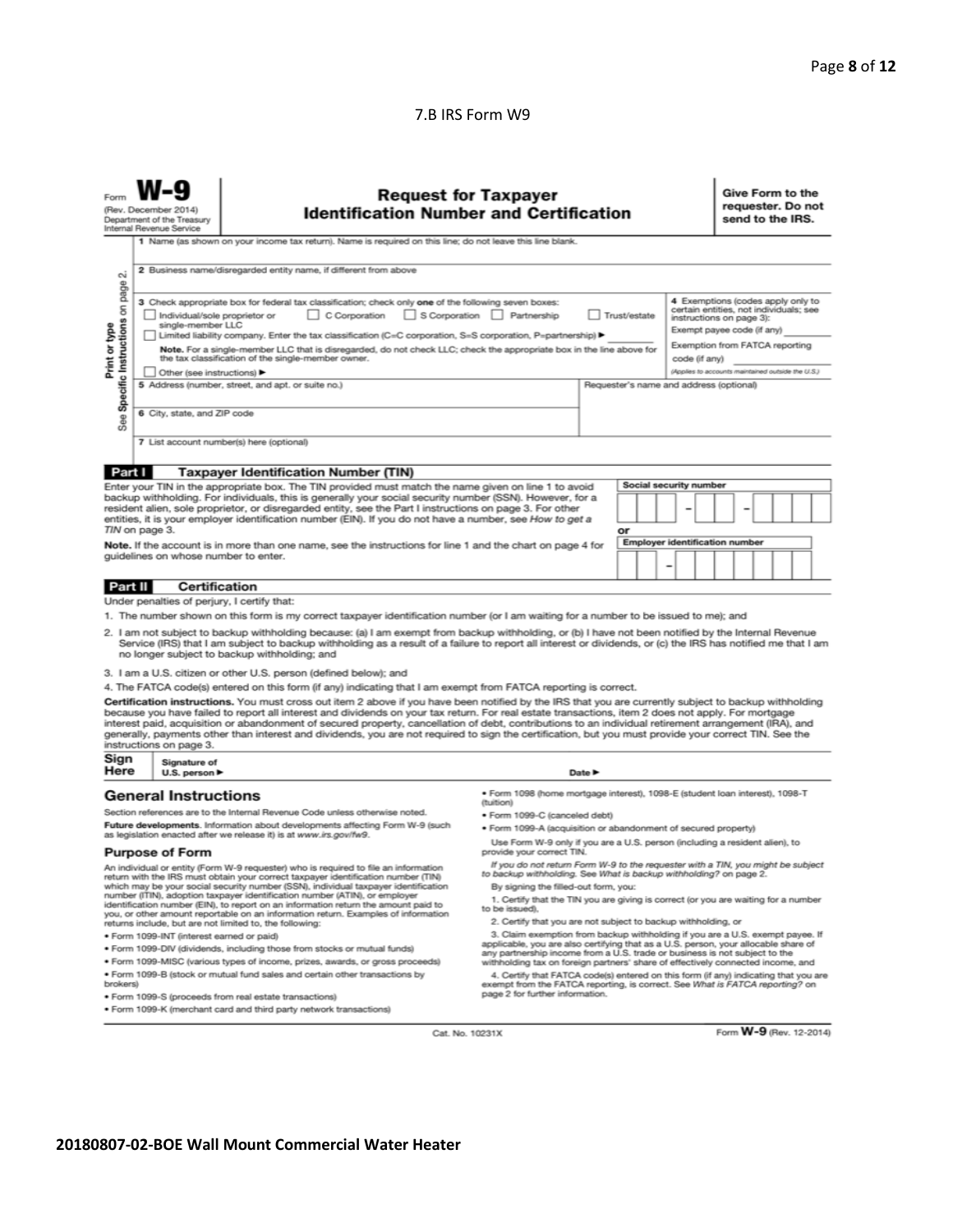## **ATTACHMENT 7.C – Attestation Re Personnel**

## **ATTESTATION RE PERSONNEL USED IN CONTRACT PERFORMANCE**

| CONTRACTOR LEGAL ENTITY NAME:                                          |  |
|------------------------------------------------------------------------|--|
| FEDERAL EMPLOYER IDENTIFICATION NUMBER:<br>(or Social Security Number) |  |

**The Contractor, identified above, does hereby attest, certify, warrant and assure that the Contractor shall not knowingly utilize the services of an illegal immigrant in the performance of this Contract and shall not knowingly utilize the services of any subcontractor who will utilize the services of an illegal immigrant in the performance of this Contract, T.C.A. § 12-3-309.**

SIGNATURE & DATE:

*NOTICE: This attestation MUST be signed by an individual empowered to contractually bind the Contractor.*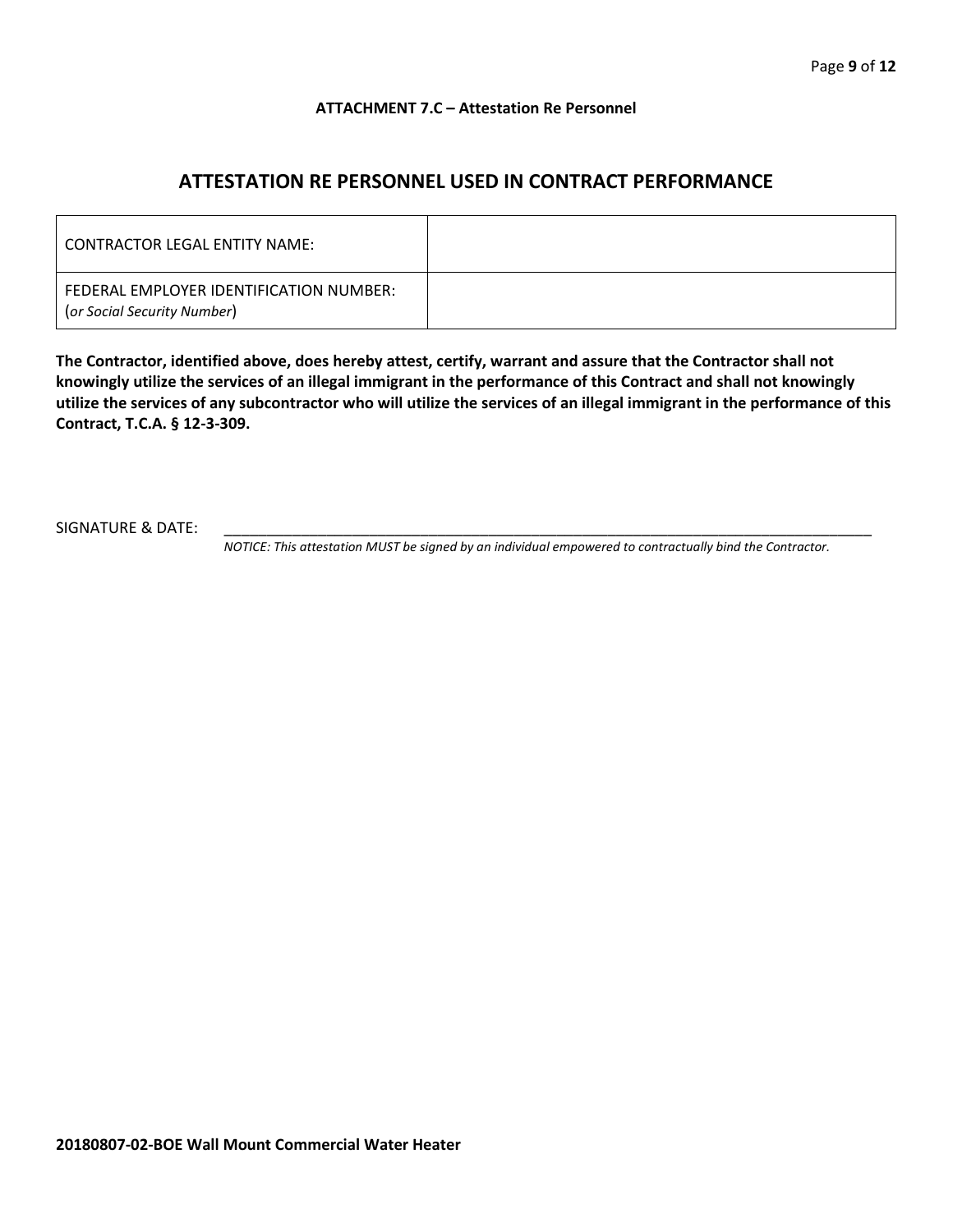## **ATTACHMENT 7.D – Standard Terms & Conditions SUMNER COUNTY BOARD OF EDUCATION (SCS)**

#### **1. PREPARATION AND SUBMISSION OF BID.**

- **a.** Failure to examine any drawings**,** specifications, or instructions will be at the proposer's risk. Any deviation from the stated terms, conditions and specifications must be coordinated with and approved in writing by the SCS Purchasing Supervisor.
- **b.** ITB SUBMITTAL / SIGNATURE: Proposal shall give the full name and business address of the bidder. If the proposer is a corporation, the name shall be stated as it is in the corporate charter. Proposals must be signed in ink by the proposer's authorized agent. Unsigned proposals will be rejected. Proposals are to be sealed and the outside of the envelope is to reference the ITB number. The person signing the proposal must show their title, and if requested by SCS, must furnish satisfactory proof of his or her authority to bind his or her company in contract. Proposer understands that by submitting a proposal with an authorized signature, it shall constitute an offer to SCS. Proposals must be typewritten or in ink; otherwise they may not be considered. Purchase orders will be issued to the firm name appearing on the W9. Facsimile responses will not be considered.
- **c.** SCS is not responsible for any costs incurred by any vendor pursuant to the ITB. The vendor shall be responsible for all costs incurred in connection with the preparation and submission of its proposal.
- **d.** All proposers must be in compliance with T.C.A. § 62-6-119 at the time of proposal submission and provide evidence of compliance with the applicable provisions of the chapter before such proposal may be considered.
- **e.** Proposals are to be received in the location designated in the ITB no later than the specified date and time. Late submissions will NOT be opened or considered.
- **f.** No erasures permitted. Errors may be crossed out and corrections printed in ink or typewritten adjacent to error and must be initialed in ink by person signing the proposal.
- **g.** Specifications: Reference to available specifications shall be sufficient to make the terms of the specifications binding on the proposer. The use of the name of a manufacturer, or any special brand or make in describing an item does not restrict the proposer to that manufacturer or specific article, unless specifically stated. Comparable products of other manufacturers will be considered if proof of compatibility is contained in the proposal. Proposers are required to notify SCSs Purchasing Supervisor whenever specifications/procedures are not perceived to be fair and open. The articles on which the proposals are submitted must be equal or superior to that specified. Informative and Descriptive Literature: The proposer must show brand or trade names of the articles proposed, when applicable. It shall be the responsibility of the vendor, including vendors whose product is referenced, to furnish with the proposal such specifications, catalog pages, brochures or other data as will provide an adequate basis for determining the quality and functional capabilities of the product offered. Failure to provide this data may be considered valid justification for rejection of proposal.
- **h.** Samples: Samples of items when called for, must be furnished free of expense, and if not destroyed will, upon vendor's request within ten (10) days of proposal opening, be returned at the proposer's expense. Each sample must be labeled with the proposer's name, manufacturer's brand name and number, ITB number and item reference.
- **i.** Time of Performance: The number of calendar days in which delivery is to be made after receipt of order shall be stated in the proposal and may be a factor in making an award, price notwithstanding. If no delivery time is stated in the proposal, proposer agrees that delivery is to be made within two weeks (10 business days) of order.
- **j.** Transportation and delivery charges should be included in the price and be fully prepaid by the vendor to the destination specified in the ITB. Proposal prices shall include delivery of all items F.O.B. destination.
- **k.** New materials and supplies must be delivered unless otherwise specifically stated in the ITB.
- **l.** Alternate/multiple proposals will not be considered unless specifically called for in the ITB.
- **m.** Only proposals submitted on ITB forms furnished by SCS will be considered.
- **n.** By signing the ITB where indicated, the proposer agrees to strictly abide by all local, state and federal statutes and regulations. The proposer further certifies that this proposal is made without collusion or fraud.
- **o.** Error in Proposal. In case of error in the extension of prices in the proposal, the unit price will govern. Late submissions will NOT be opened or considered. Proposers are cautioned to verify their proposals before submission, as amendments received after the ITB deadline will not be considered. No proposal shall be altered, amended or withdrawn after opening. After proposal opening, a proposer may withdraw a proposal only when there is obvious clerical error such as a misplaced decimal point, or when enforcement of the proposal would impose unconscionable hardship due to an error in the proposal resulting in a quotation substantially below the other proposals received. Proposal withdrawals will be considered only upon written request of the proposer.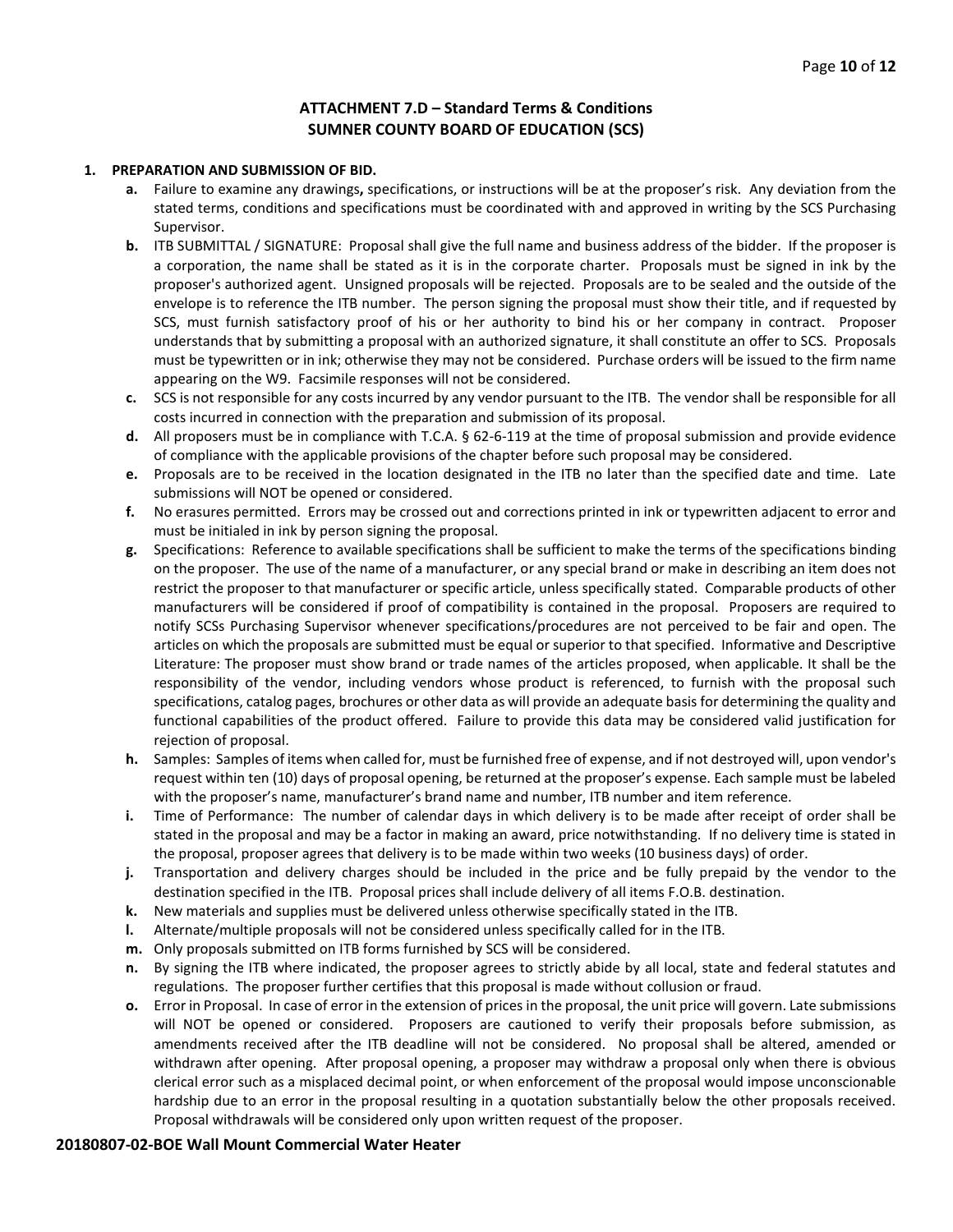- **2. OPEN RECORDS.** In order to comply with the provisions of the Tennessee Open Records Act, all proposals will be publicly opened and are subject to public inspection after the award upon written request. Proposers may be present at ITB opening. Summary information will be posted the SCS website, www.sumnerschools.org under the Invitation to Bid link.
- **3. ACCEPTANCE AND AWARD.** SCS reserves the right to reject any and all proposals and to waive any informality in proposals and, unless otherwise specified by the proposers to accept any item in the proposal. Action to reject all proposals shall be taken for unreasonably high prices, errors in the bid documents, cessation of need, unavailability of funds, or any other reason approved by SCS.
	- **a.** Contracts and purchases will be made with the lowest, responsive, responsible, qualified proposer. The quality of the articles to be supplied, their conformity with the specifications, their suitability to the requirements of the Institution, cash discount offered, and the delivery terms will be taken into consideration.
	- **b.** Any deviation from these stated terms, specifications and conditions must be coordinated with and approved in writing by the Purchasing Supervisor.
	- **c.** Prices quoted on the response (if any) are to be considered firm and binding until the said equipment, supplies or services are in the possession of SCS.
	- **d.** SCS reserves the right to order more or less than the quantity listed in the proposal.
	- **e.** If a proposal fails to state a time within which a proposal must be accepted, it is understood and agreed that SCS shall have ninety (90) days to accept.
	- **f.** No purchase or contract is authorized or valid until the issuance of a SCS purchase order in accordance with SCS policy. No SCS employee is authorized to purchase equipment, supplies or services prior to the issuance of such a purchase order.
	- **g.** The contract may not be assigned without written SCS consent.
	- **h.** If the appropriate space is marked on the ITB, other Institutions (such as State, Local and/or Public Agencies) may purchase off the contract during the same period as SCS.
	- **i.** The awarded proposer will be required to post a performance and payment bond in the amount of 25% of the contract price if it exceeds \$100,000 as stated by T.C.A. §12-4-201.
	- **j.** If the project cost is in excess of \$25,000 a performance bond must be secured by the requesting part in an amount equal to the market improvement value.
- **4. PAYMENT**. Payment terms must be specified in the proposal, including any discounts for early payment. Partial payments will not be approved unless justification for such payment can be shown. Terms will be NET 30 days. Payment will not be made until the conditions and specifications of the ITB are inspected and approved as conforming by persons appointed by SCS.
- **5. DEFAULT OF SELECTED VENDOR.** In case of vendor default, SCS may procure the articles or services from other sources and hold the defaulting vendor responsible for any resulting cost. If the awarded vendor violates any terms of their proposal, the contract, SCS policy or any law, they may be disqualified from submitting proposals for a period of two years for minor violations or longer for major violations. Proposals from disqualified bidders will not be accepted during the period of disqualification.
- **6. INSPECTION OF PURCHASES.** Articles received which are not equivalent will not be accepted and will be picked up by the vendor or returned to vendor, shipping charges collect. SCS shall have a reasonable period in which to inspect and accept or reject materials without liability. If necessity requires SCS to use nonconforming materials, an appropriate reduction in payment may be made.
- **7. TAXES.** SCS is tax exempt; do not include taxes in quotation. Vendors making improvements or additions to or performing repair work on real property for SCS are liable for any applicable sales or use tax on tangible personal property used in connection with the contract or furnished to vendors by the state for use under the contract.
- **8. NONDISCRIMINATION.** SCS is an equal opportunity employer. SCS and bidder agree to comply with Titles VI and VII of the Civil Rights Act of 1964, Title IX of the Education Amendments of 1972, Section 504 of the Rehabilitation Act of 1973, Executive Order 11,246, the Americans with Disabilities Act of 1990 and the related regulations to each. Each party assures that it will not discriminate against any individual including, but not limited to employees or applicants for employment and/or students, because of race, religion, creed, color, sex, age, disability, veteran status or national origin. In the event that any claims should arise with regards to violations of any such local, state or federal law, statues, rule or regulations, the vendor will indemnify and hold SCS harmless for any damages, including court costs or attorney fees, which might be incurred.